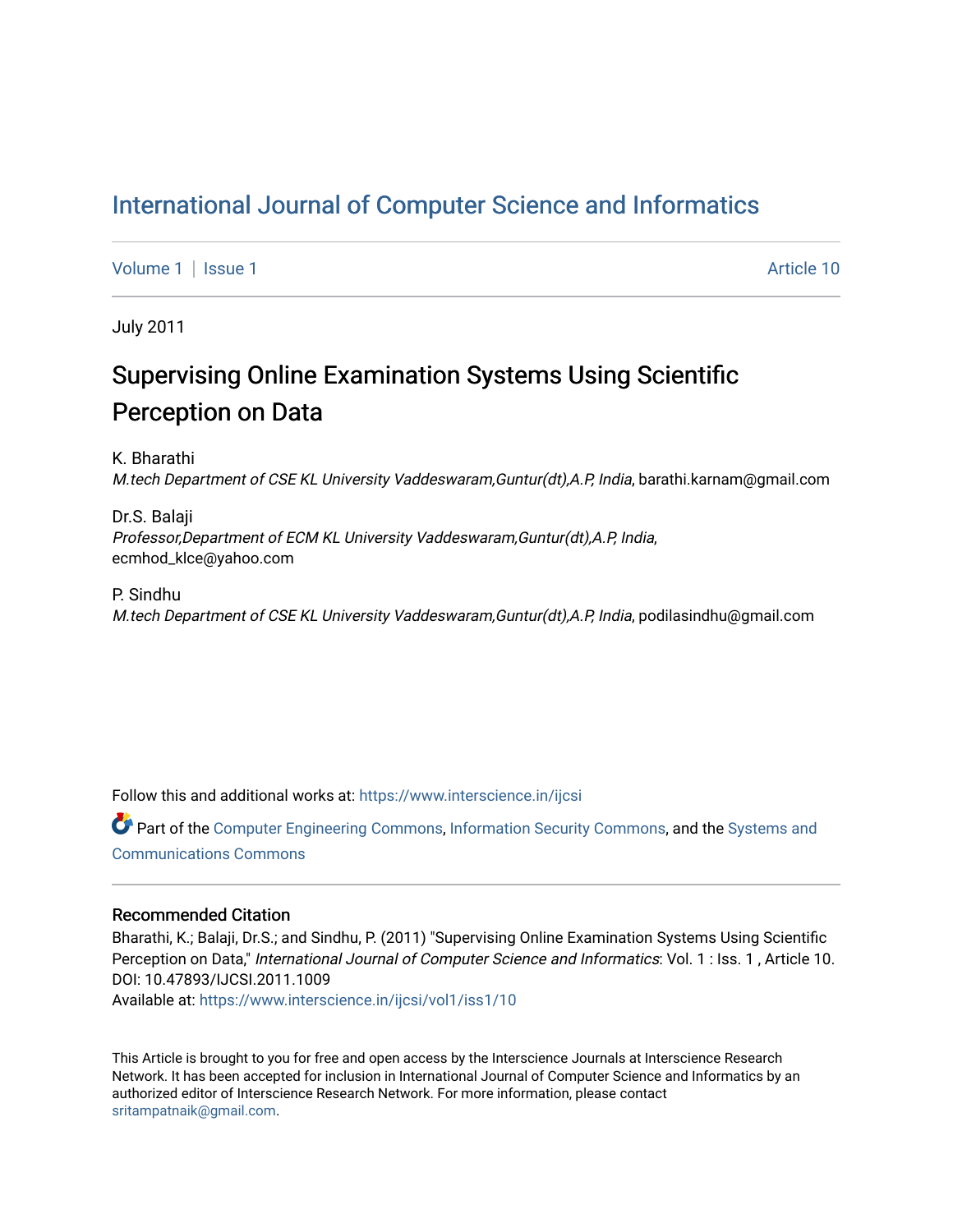## *Supervising Online Examination Systems Using Scientific Perception on Data*

K.Bharathi M.tech Department of CSE KL University Vaddeswaram,Guntur(dt),A.P, India barathi.karnam@gmail.com Dr.S.Balaji Professor,Department of ECM KL University Vaddeswaram,Guntur(dt),A.P, India ecmhod\_klce@yahoo.com

**Abstract: We present an approach and a system to let tutors monitor several important aspects related to etests, such as learner behavior and test quality. The approach includes the logging of important data related to learner interaction with the system during the execution of e-tests and exploits scientific visualization to highlight information useful to let tutors review and improve the whole assessment process. We have focused on the discovery of behavioral patterns of learners and conceptual relationships among test items. Furthermore, we have led several experiments in our faculty in order to assess the whole approach. In particular, by analyzing the scientific visualization charts, we have detected several previously unknown test strategies used by the learners. Last, we have detected several correlations among questions, which gave us useful feedbacks on the test quality.** 

*Keywords: Distance learning, scientific perception, interactive data exploration and knowledge discovery.* 

#### I. INTRODUCTION

E-TESTING systems are being widely adopted in academic environments, as well as in combination with other assessment means, providing tutors with powerful tools to submit different types of tests in order to assess learners' knowledge. Among these, multiple-choice tests are extremely popular, since they can be automatically corrected. However, many learners do not welcome this type of test, because often, it does not let them properly express their capacity, due to the characteristics of multiple-choice questions of being "closed-ended." Even many examiners doubt about the real effectiveness of structured tests in assessing learners' knowledge, and they wonder whether learners are more conditioned by the question type than by its actual difficulty.

In order to teach learners how to improve their performances on structured tests, in the past, several experiments have been carried out to track learners' behavior during tests by using the think-out-loud

P.Sindhu M.tech Department of CSE KL University Vaddeswaram,Guntur(dt),A.P, India podilasindhu@gmail.com

method: learners were informed of the experiment and had to speak during the test to explain what they were thinking, while an operator was storing their words using a tape recorder. This technique might be quite invasive, since it requires learners to modify their behavior in order to record the information to analyze [1], [2], [3], [4], which might vanish the experiment goals, since it adds considerable noise in the tracked data. Nevertheless, having the possibility of collecting data about learners' behavior during tests would be an extremely valuable achievement, since it would let tutors exploit many currently available data exploration and knowledge discovery (KDD) strategies to elicit important insights on the testing activities that can be used to teach learners how to improve their performances. However, it would be desirable to devise noninvasive data collection strategies that do not influence learners' behavior during tests, so as to convey more faithful feedbacks on the testing activities.

In this paper, we present a solution enabling the recording of learners' habits during e- tests without informing them of the underlying experiment and, consequently, without asking them to modify their behavior, which potentially yields more realistic results.

Regarding the exploration of the collected data, several KDD techniques could be used. Classical data mining algorithms aim to automatically recognize patterns in the data in order to convey knowledge. However, classical data mining algorithms become inappropriate in several situations such as in multidimensional data and data not uniformly distributed. One way to overcome these problems is to use proper visual representations of data in order to stimulate user involvement in the mining process.

In particular, information visualization can potentially enhance the human capability to detect structures, patterns, and relationships between data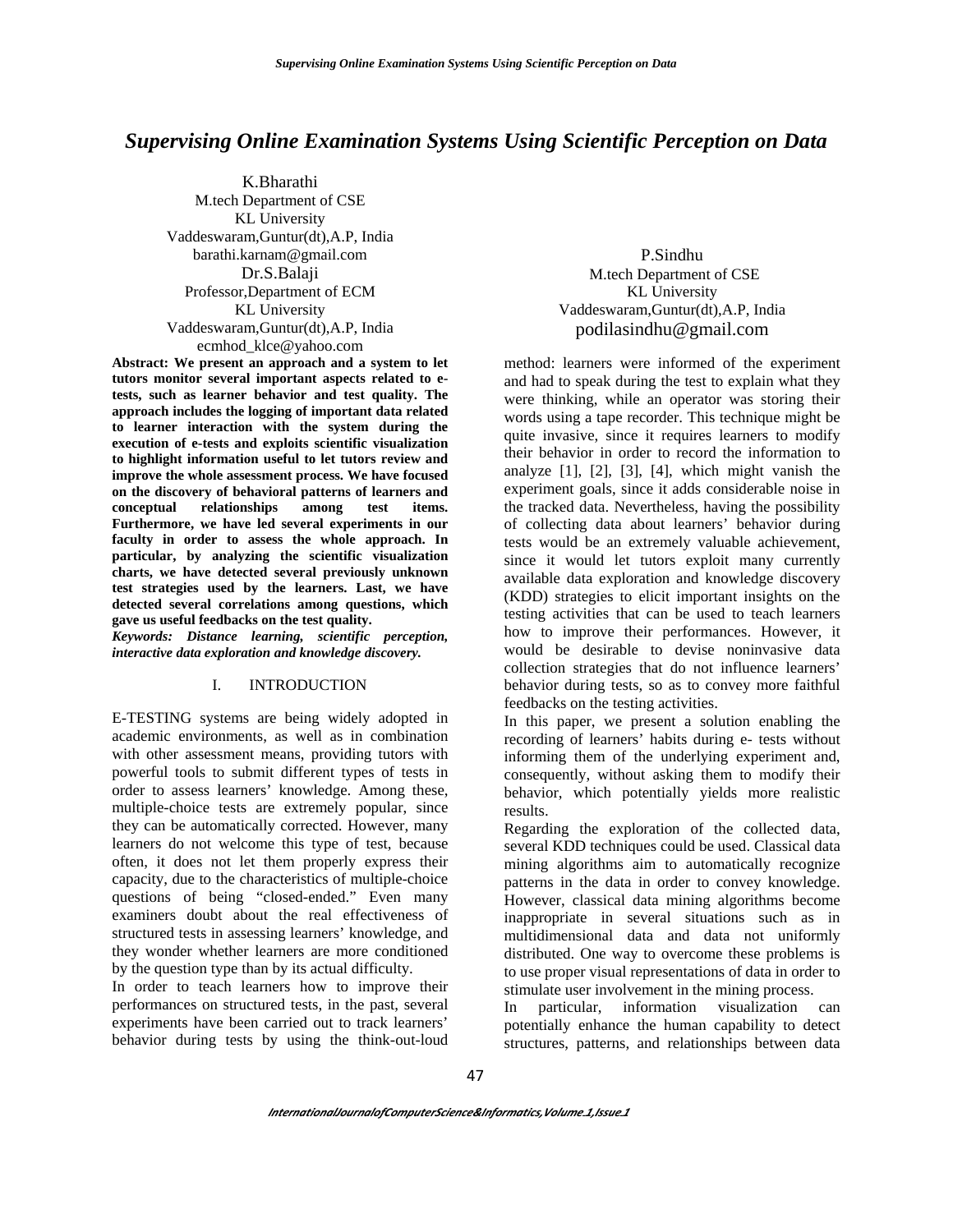elements while exploring data. Information visualization is defined as the use of interactive visual representation of abstract data to amplify cognition. In the past, information visualization has been successfully used in an e-learning application to measure the participation of the learners to online activities.

In this paper, we propose a data exploration approach exploiting information visualization in order to involve tutors in a visual data mining process aiming to detect structures, patterns, and relations between data, which can potentially reveal previously unknown knowledge inherent in tests, such as the test strategies used by the learners, correlations among different questions, and many other aspects, including their impact on the final score.

Finally, we also present a system implementing the proposed approach. The system logs all the interactions of learners with the e-testing system interface. In particular, it captures the occurrence of question browsing and answering events by the learners and uses these data to visualize charts containing a chronological review of tests. Other than identifying the most frequently employed strategies, the tutor can determine their effectiveness by correlating their use with the final test scores. Moreover, the proposed system helps tutors to detect correlations among questions: if a question contains a suggestion to solve other questions, this is made easily visible in the charts. Last, we give a first glance at the way our system can be used for detecting unethical behaviors from the learners, such as cheating by watching on others' screens and gaming-the-system attempts. The system is Web based and relies on the AJAX technology in order to capture all of the learners' interactions with the etesting system interface (running in the Web browser). The system is composed of a logging framework that can be instantiated in any e-testing systems and a stand-alone application that analyzes the logs in order to extract information from them and to graphically represent it.

In order to demonstrate the effectiveness of the approach and of the proposed system, we have used them in the context of a university course offered in our faculty: the framework has been instantiated in an existing e-testing system, e-Workbook, which has been used to administer e- tests to learners. The grade obtained on the tests has concurred to determine the final grade of the course exam.

#### II. THE SYSTEM

In this section, we describe the system implementing the proposed approach. The system is composed of a Logging Framework and a Log Analyzer application. The former, based on the AJAX technology, captures and logs all of the learners' interactions with the etesting system interface (running in the Web browser). It can be instantiated in any e-testing system and is further composed of a client-side and a server-side module. The latter is a stand-alone application that analyzes the logs in order to extract information from them and to graphically represent it.

#### *A. The Logging Framework*

 The purpose of the Logging Framework is to gather all of the learner actions while browsing web pages of the test and to store raw information in a set of log files in XML format.



#### Fig. 1. The information Model for log data

The framework is composed of a client-side and a server side module. The former module is responsible for "being aware" of the behavior of the learner while s/he is browsing the test's pages and for sending information related to the captured events to the server-side module.

The latter receives the data from the client and creates and stores log files to the disk. Despite the required interactivity level, due to the availability of AJAX, it has been possible to implement the clientside module of our framework without developing plug-ins or external modules for Web browsers.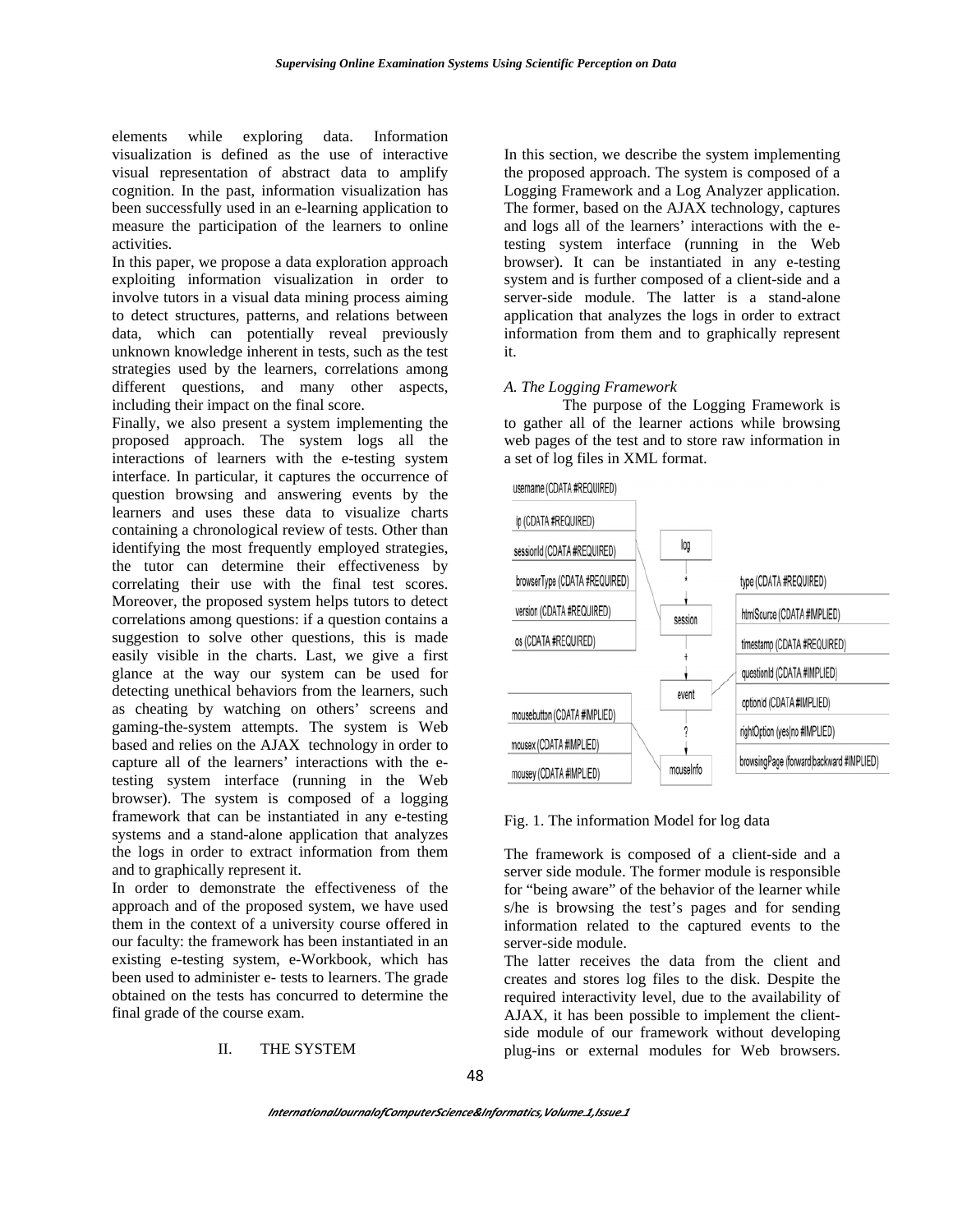JavaScript has been used on the client to capture learner interactions, and the communication between the client and the server has been implemented through AJAX method calls. The client-side scripts are added to the e-testing system pages with little effort by the programmer.

The event data is gathered on the Web browser and sent to the server at regular intervals. It is worth noting that the presence of the JavaScript modules for capturing events does not prevent other scripts loaded in the page to run properly.

The server-side module has been implemented as a Java Servlet, which receives the data from the client and keeps them in an XML document that is written to the disk when the learner submits the test. The Logging Framework can be instantiated in the etesting system and then enabled through the configuration.

The information Model used for the log data is quite simple and is shown in Fig. 1. The information is organized per learner test session. At this level, the username (if available), IP address of the learner, session identifier, and agent information (browser type, version, and operating system) are logged. A session element contains a list of event elements. The data about user interactions are the following:

- event type,
- HTML source object involved in the event (if present),
- mouse information (pressed button and coordinates),
- timing information (time stamp of the event), and
- more information specific of the event, i.e., for a "response" event (a response given to a question), the question and option identifiers with the indication of whether the response was right or wrong are recorded.

An important concern in logging is the log size. If an experiment involves a large set of learners and the test is composed of many questions, log files can reach big sizes.



Fig. 2. The logging framework architecture.

A configuration system, including the following configuration settings, has been conceived in order to reduce log sizes:

- list of events to capture,
- subset of attributes for each event,
- sections of the web pages (divs or table cells) to be monitored as event sources,
- time interval between two data transmissions from the client to the server, and
- sensitivity for mouse movements (short movements are not captured).

On the client side, everything can be done in the Web browser. The JavaScript modules for event capturing are dynamically generated on the server according to the configuration settings, are downloaded, and run in the browser interpreter. Data are sent to the server through an AJAX request. On the server side, a module called RequestHandler receives the data and sends them to a module called LoggerHandler, which organizes the XML document in memory and flushes it to the disk every time a learner test session finishes. The architecture of the framework is graphically represented in Fig. 2.

 *B. Instantiation of Logging Framework in the eWorhbook System* 

 The above described framework has been instantiated in an existing Web-based e-testing system, named eWorkbook, which is used for evaluating the learner's knowledge by creating (the tutor) and taking (the learner) e-tests based on multiple-choice question types. eWorkbook adopts the classical three-tier architecture of the most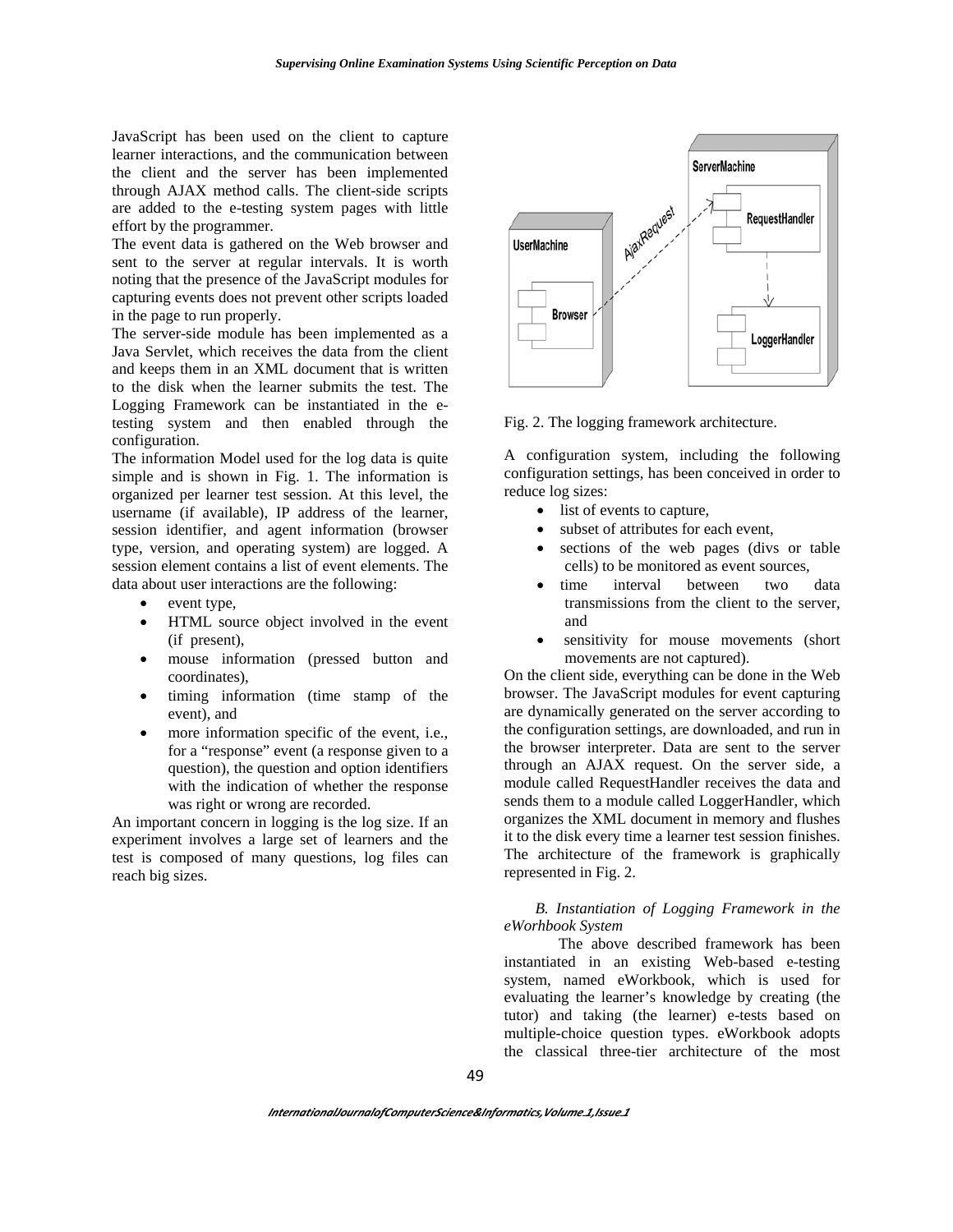common J2EE Web applications. The Jakarta Struts framework has been used to support the Model 2 design paradigm, a variation of the classic Model View Controller (MVC) approach. Struts provides its own Controller component and interacts with other technologies to provide the Model and the View. In our design choice, Struts works with JSP for the View, while it interacts with Hibernate, a powerful framework for object/ relational persistence and query service in Java, for the Model.

The application is fully accessible through a Web browser: no plug-in installations are needed, since it only delivers fully accessible HTML code and the included client-side scripts conform to the standard ECMAScript language. It is worth noting that the system has been tested on recent versions of most common browsers (i.e., Internet Explorer, Netscape Navigator, FireFox, and Opera).

The integration of the Logging Framework in the eWorkbook system has been rather simple. For the



Fig. 3. Screenshot of the test execution.

server-side component, the Java ARchive (JAR) file containing the framework classes has been imported as a library in the system. Furthermore, a modification to the system's deployment descriptor has been necessary. For the integration of the clientside component, it has been necessary to consider the structure of the eWorkbook system interface. The test is launched in a child browser window of the system web page. This window displays a timer to inform the learner of the time left to complete the test and contains the controls to flow (forward and backward buttons) between the questions and the button to submit the test. The stem and the form containing the options are loaded in an iframe window placed in the center of the page. A screenshot of the web page showing the test interface is shown in Fig. 3. The JavaScript modules for capturing the events have been included in both the external window and the internal iframe, while the modules for communicating with the server have only been

included in the main page. In order to identify the source element of the

events, the HTML code of the eWorkbook interface has been slightly modified by adding HTML element identifiers to several elements (form interactive elements such as labels and radio buttons).

#### *C. The Log Analyzer Application*

 The data analysis and test visualization operations are performed by a Web-based standalone application, optionally hosted on the same server of the Logging Framework, which takes as input the XML log files. The Log Analyzer Application is composed of two modules: the Query Engine and the Chart Generator. The Query Engine module performs queries on the log files in order to obtain the desired data as an instance of the data model shown in Fig. 1. Since the log files are in XML format, the queries necessary to perform the above operation have been expressed in the XQuery language and have been performed on the log files by using an implementation of the JSR 22—XQuery API for Java. Once the data in the format shown in Fig. 1 are obtained, these are given as input to the Chart Generator module. This module has been implemented through a Java Servlet, which takes the identifier of the learner whose test is going to be analyzed as a parameter. The module dynamically generates the chart and returns it in the PNG format. To produce the charts, the Standard Widget Toolkit (SWT) API has been used.

The choice of dynamically constructing charts reduces the space necessary for the storage of the images: for caching purposes, only images obtained within the browser session are saved on the server and are deleted at the end of the session. With this approach, the computation necessary to construct each visualized chart is executed once per test analysis session, even when the same chart is visualized more times during the same session.

#### III. CONCLUSION

We have presented an approach and a system to let tutors monitor learners' strategies during e- tests. The approach exploits scientific visualization to draw the data characterizing the learner's test strategy, in order to trigger the tutor's attention and to let him/her discover previously unknown behavioral patterns of the learners and conceptual relationships among test items. In this way, the tutor is provided with a powerful tool that lets him/her review the whole